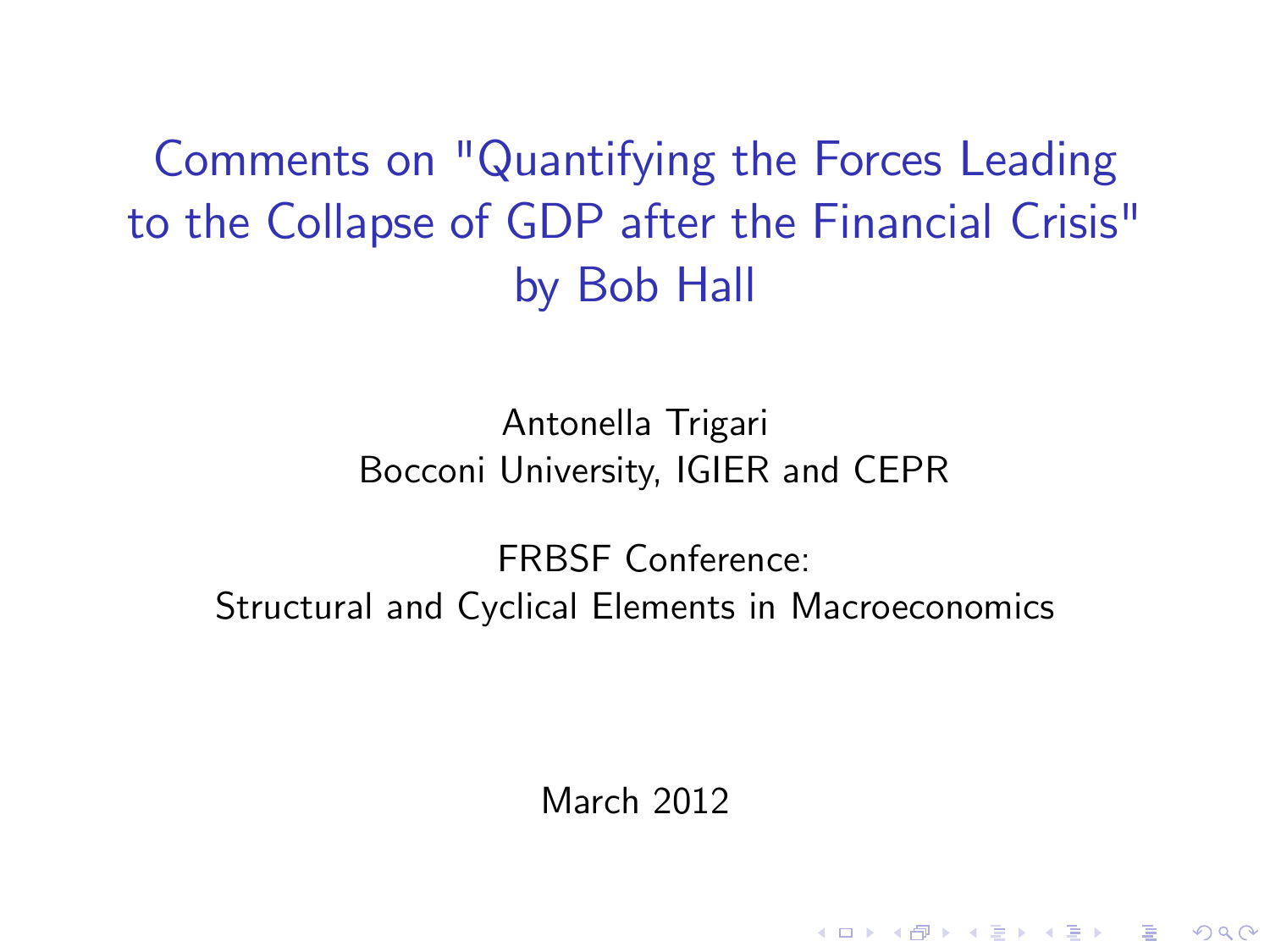### This paper's contribution

The paper makes three main contributions

- $\triangleright$  Develop a simple dynamic model of the effects of a financially driven contraction in demand on unemployment and inflation, when monetary policy is disabled by a binding zero lower bound (ZLB)
- $\triangleright$  Measure two financial wedges a household deleveraging wedge and a financial friction wedge - using actual and forecasted data on two key variables - unemployment and investment/GDP ratio - via a variant of the Chari, Kehoe and McGrattan (2007) accounting procedure
- $\triangleright$  Quantify the relative contribution and timing of the two financial forces in driving the initial rise in unemployment and its subsequent persistence after the financial crisis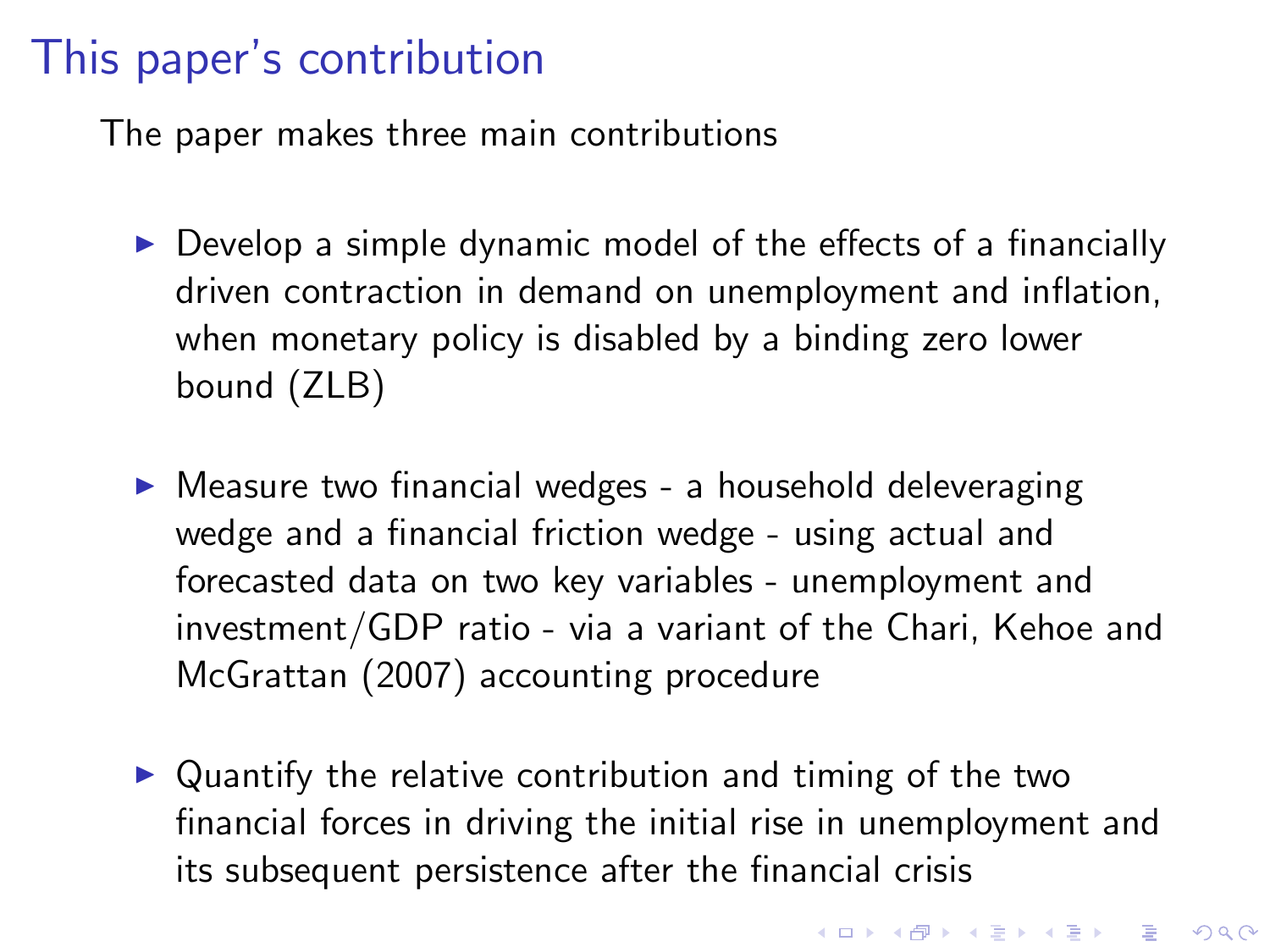### This paper's results

- $\triangleright$  A dynamic model with a DMP labor market and nominal wage rigidities, along the lines of Gertler, Sala and Trigari (2008), seems promising to understand high unemployment and low inflation at the ZLB
- $\blacktriangleright$  Household deleveraging and the consequent consumption drop account for the initial rise in unemployment after the crisis Financial frictions, possibly due to agency problems, account for most of the persistence of the unemployment hike

4 D > 4 P + 4 B + 4 B + B + 9 Q O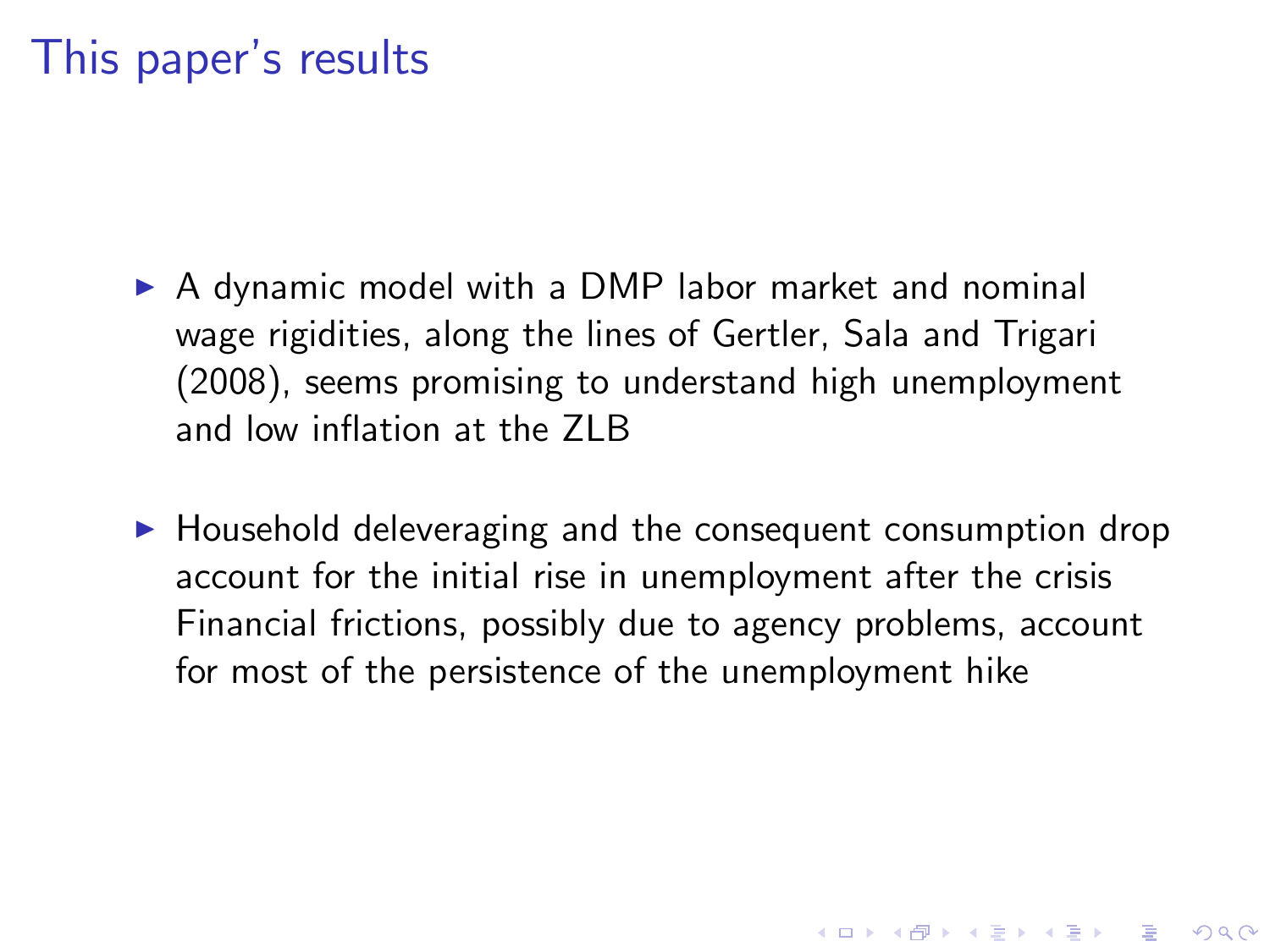## My discussion

 $\blacktriangleright$  Review the paper's model, methodology and results

K ロ ▶ K @ ▶ K 할 ▶ K 할 ▶ | 할 | ⊙Q @

 $\blacktriangleright$  Comments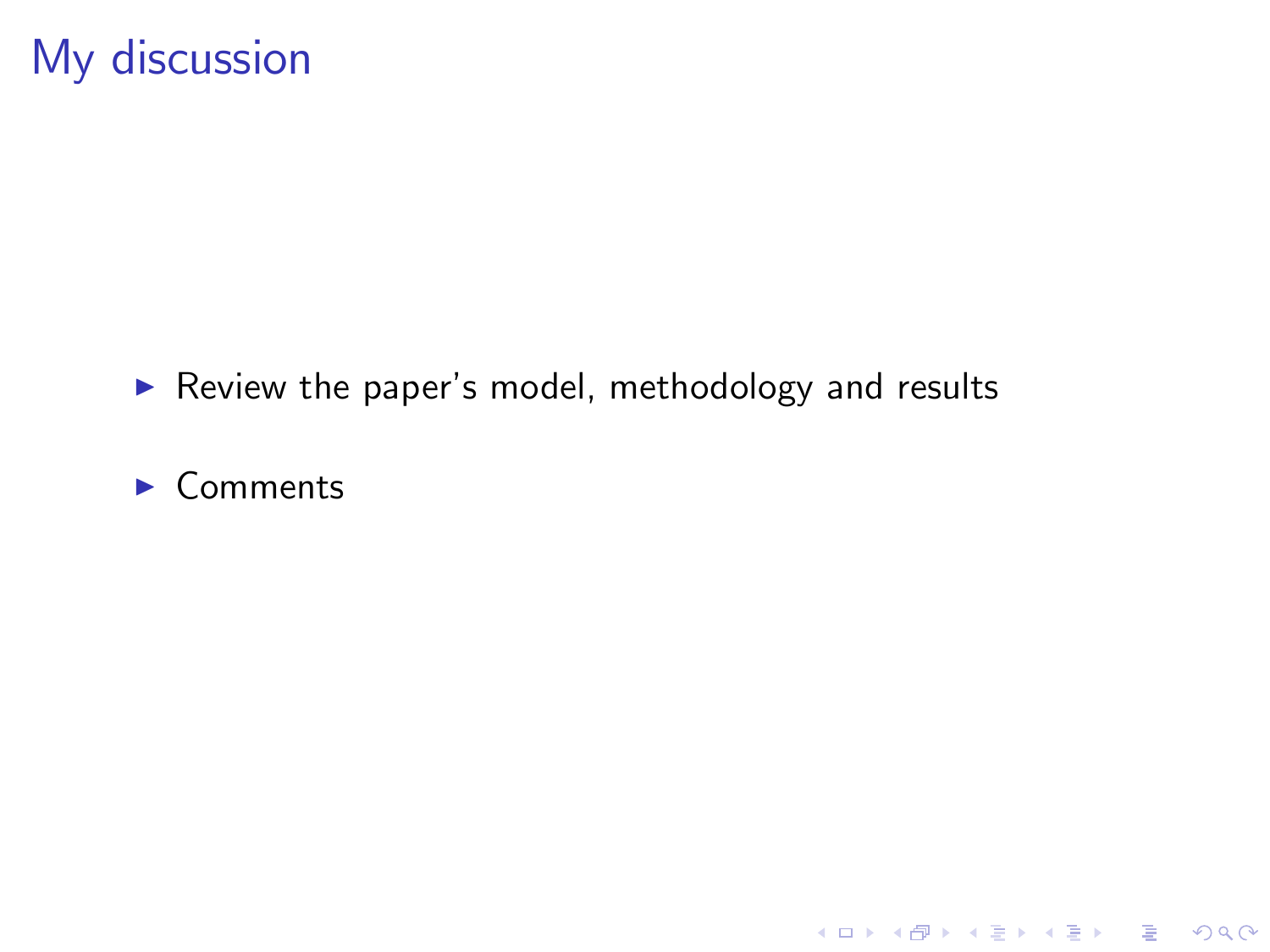# Demand side of the model: consumers with borrowing constraints

 $\blacktriangleright$  Euler equation for patient households (lenders)

$$
\beta_P \left( \frac{C_{P,t+1}}{C_{P,t}} \right)^{-1/\sigma} (1+r_t) = 1
$$

 $\blacktriangleright$  Euler equation for impatient households (borrowers)

$$
\beta_I \left( \frac{C_{I,t+1}}{C_{I,t}} \right)^{-1/\sigma} (1 + r_t + \omega_t) = 1
$$

- $\triangleright$   $\omega_t$  raises with the difference btw household debt and some measure of borrowing conditions  $b_t$  ("safe" level of debt)
- $\blacktriangleright$  a credit tightening decreases  $b_t$ , raises  $\omega_t$ , induces household deleveraging and reduces household expenditure
- $\triangleright$  provides mechanism through which the economy hits the ZLB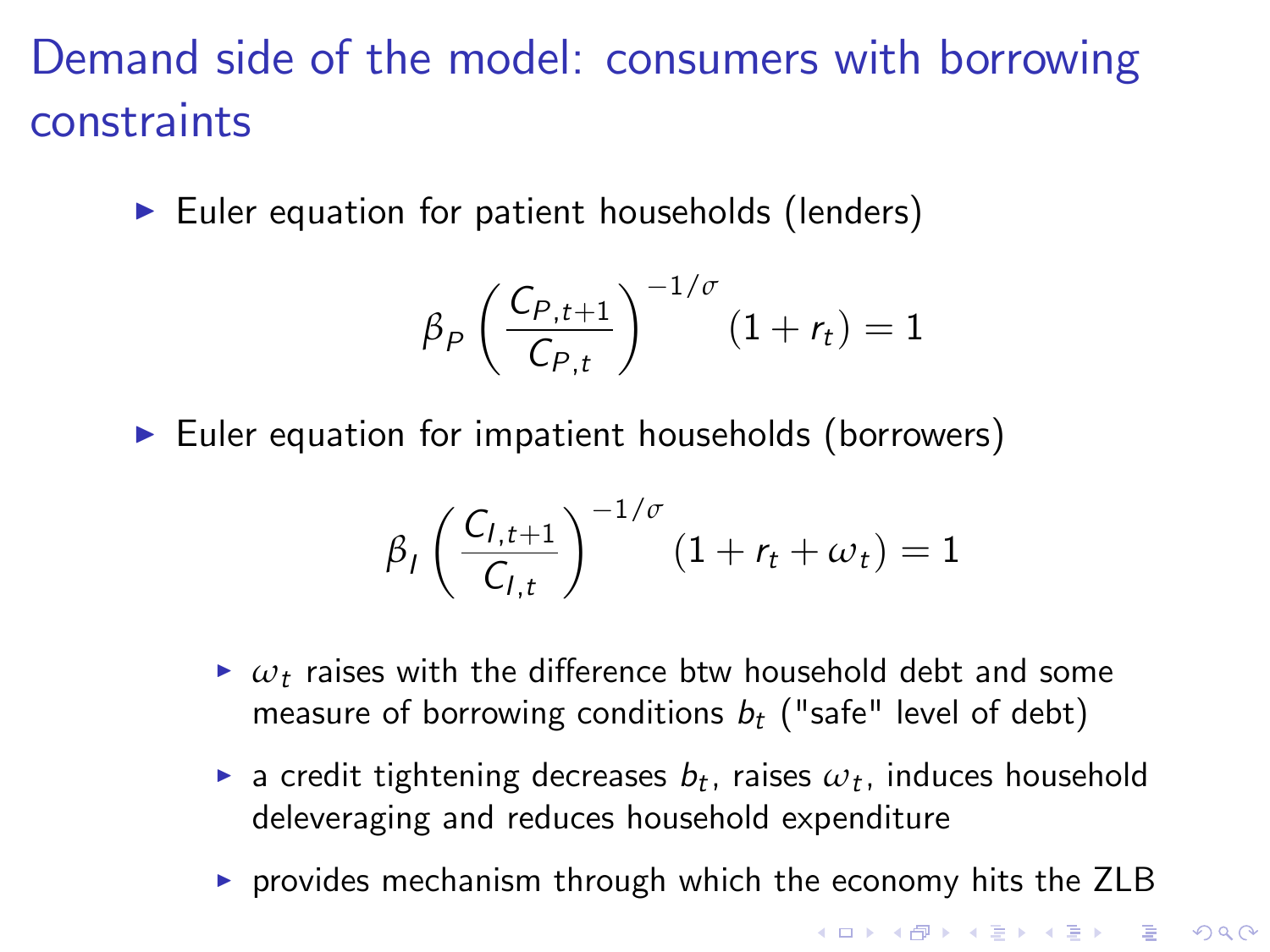Demand side of the model: firms facing financial frictions

 $\blacktriangleright$  Euler equation for firms

$$
1 + r_t = \frac{1}{q_t} \left\{ \alpha \frac{y_t}{k_t} + (1 - \delta) q_{t+1} \right\} - f_t
$$

- $\blacktriangleright$   $f_t$ : spread btw interest rate faced by lender (patient hh) and the return to capital faced by borrower (firm)
- $\blacktriangleright$   $f_t$ : raises with depletion of borrower's net worth (or financial intermediaries' net worth) because of agency frictions
- $\triangleright$  standard credit channel: firms facing difficulties in raising external funds (high  $f_t$ ) are forced to cut on investment and hiring (similar mechanisms for residential investment and durable consumption)

KID KA KERKER KID KO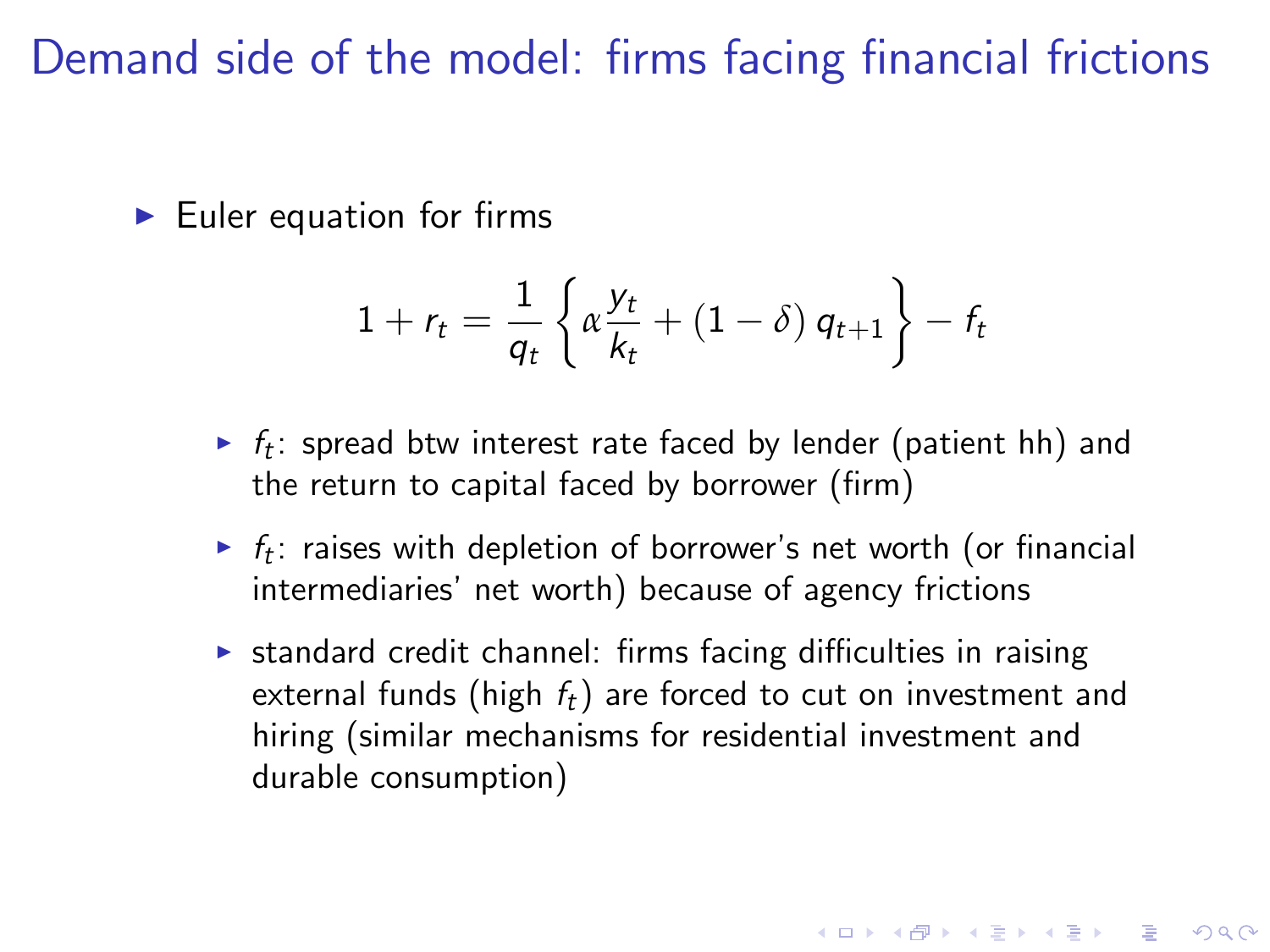Demand side of the model: monetary policy facing the ZLB

▶ Taylor rule where a binding ZLB makes the rule ineffective

$$
r_{N,t} = \max\left\{0, \tau_0 + \tau_\pi \pi_t - \tau_u u_t\right\}
$$

 $\blacktriangleright$  Fisher' equation

$$
1+r_t=\frac{1+r_{N,t}}{1+\pi_t}
$$

**KORKAR KERKER EL VOLO** 

Assume  $E_t(\pi_{t+1}) = \pi_t$  (stable inflation outlook) Furthermore, assume the CB has no control over expected inflation, ie., cannot raise  $E_t$  ( $\pi_{t+1}$ ) (lack of commitment, risk of credibility loss)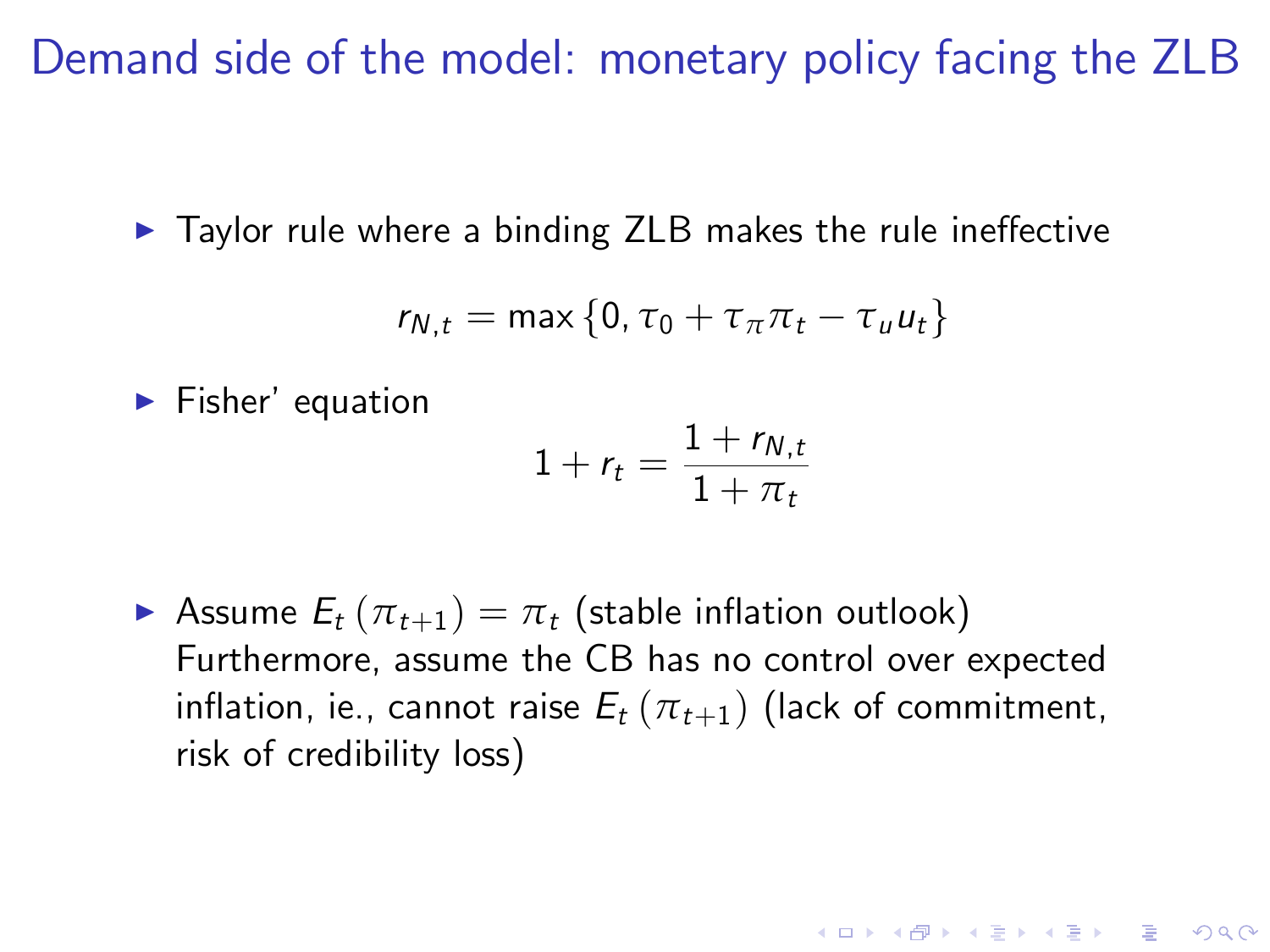AD at the ZLB describes a negative relation between inflation and unemployment



• At the ZLB, a decrease in inflation, or expected inflation, causes no reaction from CB who cannot reduce nominal rate below 0; the real rate raises, which reduces demand (and raises unemployment)

• Under a conventional Taylor rule, in response to higher inflation CB lowers the nominal rate enough to lower the real rate, thus raising demand (and lowering unemployment)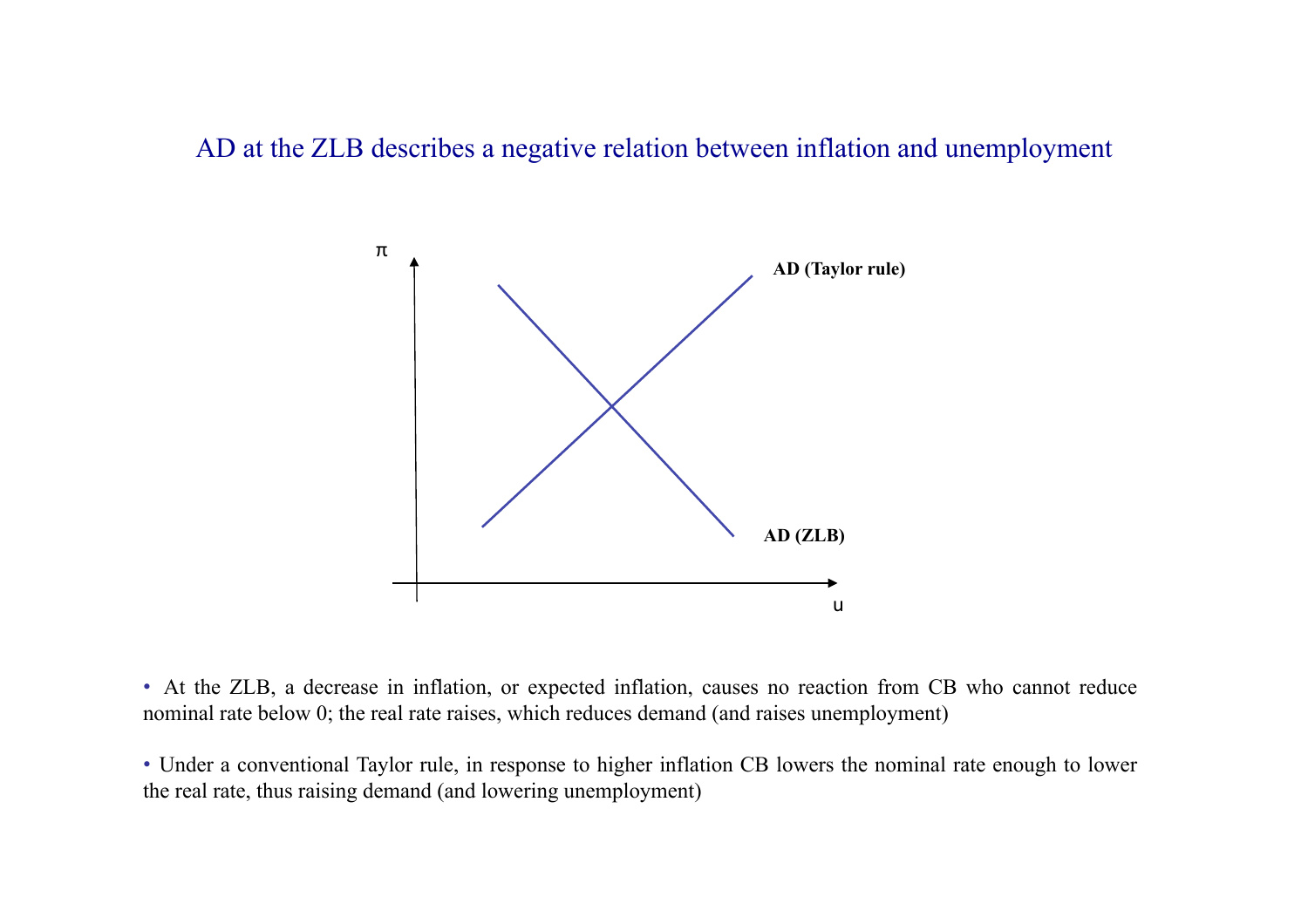## Sketch of the supply side of the model: baseline DMP

 $\triangleright$  Zero profit condition (job creation, labor demand)

 $q(u)J(a-w) = \kappa$ 

- $\blacktriangleright$  q(u): recruiting probability, increasing function of u
- $\blacktriangleright$  J: job value, PDV of productivity, a, net of wages, w
- $\triangleright$  *κ* the cost of recruiting
- $\triangleright$  Wage equation from Nash bargaining (labor supply)

$$
w=w(a,u,z)
$$

- $\triangleright$  z: catchall variable (for ex., unemployment benefits)
- ightharpoonup higher u reduces w (lowers worker outside option)
- $\triangleright$  u essentially determined by a, no role for  $\pi$  or nominal forces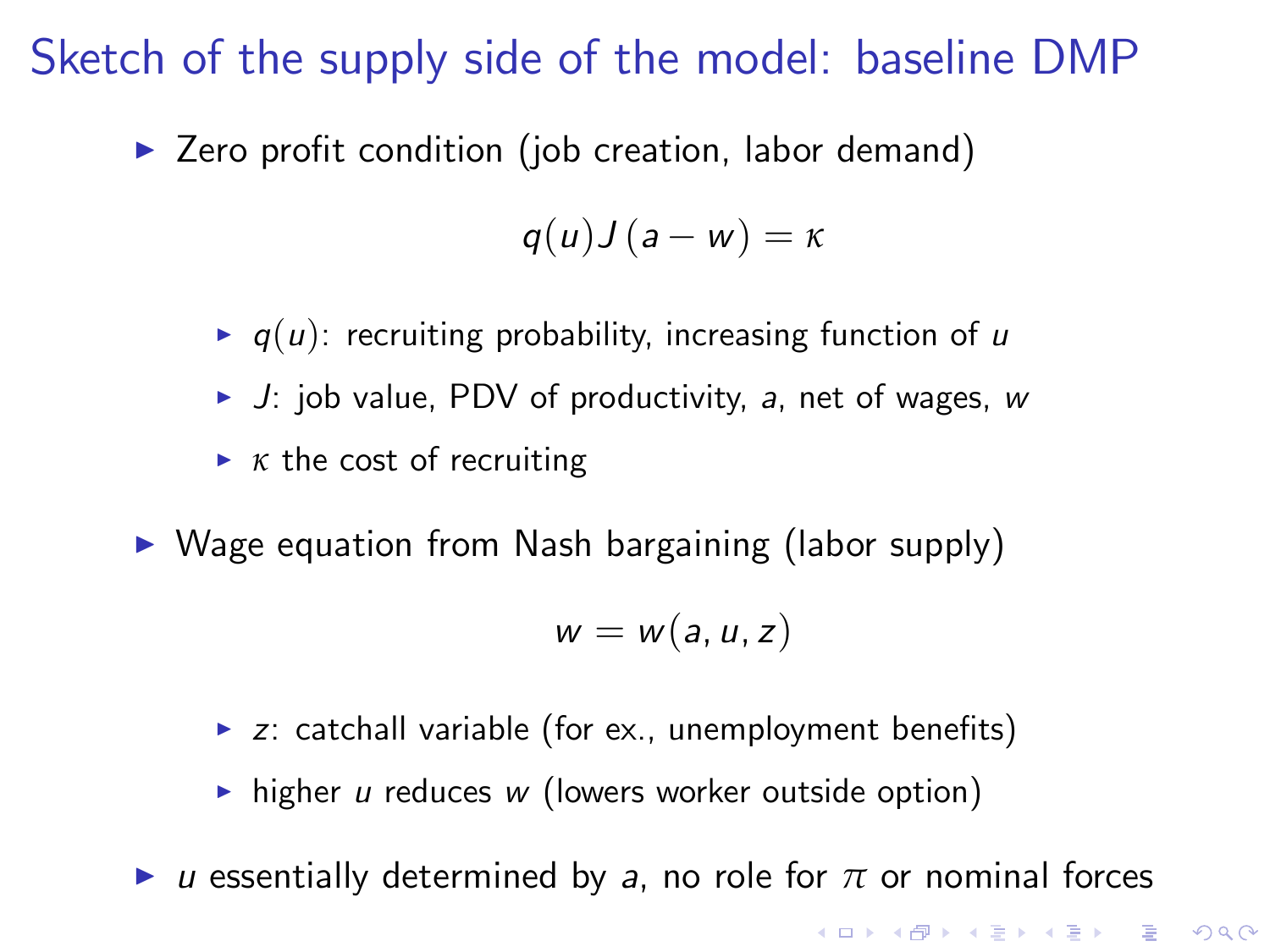Supply side of the model: extended DMP model

- ▶ Staggered Nash bargaining from Gertler and Trigari (2009)
- $\triangleright$  GST: firm and workers bargain over nominal wages (with partial indexing to inflation) at random intervals; workers hired in between bargaining times receive prevailing firm nominal wage
- $\blacktriangleright$  Higher inflation since last bargain raises job value to the firm; more hiring less unemployment
- $\triangleright$  Source of movements in job value is nominal
- $\triangleright$  This paper captures this relation with a reduced-form Phillips curve fitted on recent crisis data:

$$
u_t = \phi_0 - \phi_1 \pi_t
$$

4 D > 4 P + 4 B + 4 B + B + 9 Q O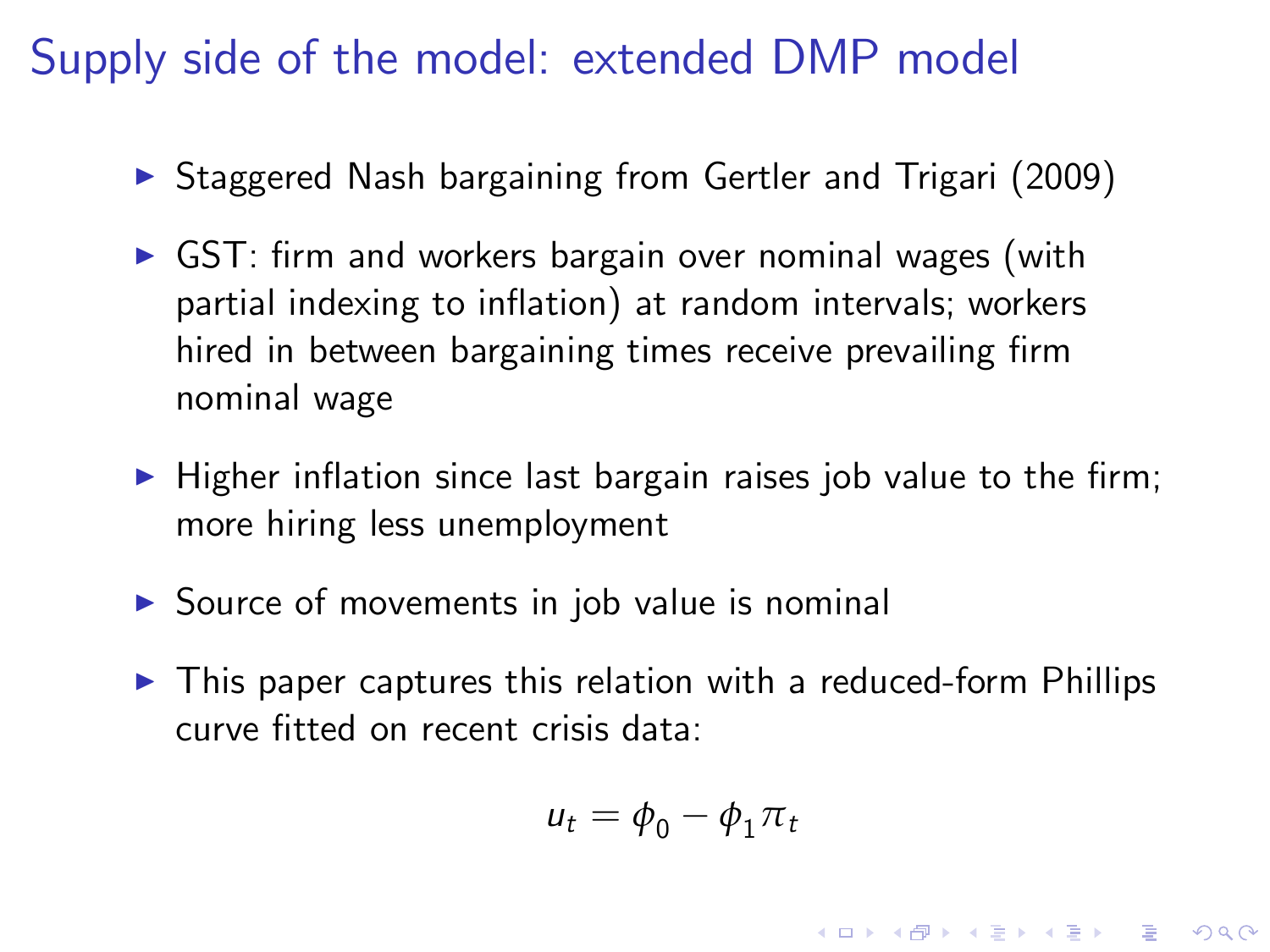AS from extended DMP model with nominal wage rigidities describes a negative relation between inflation and unemployment

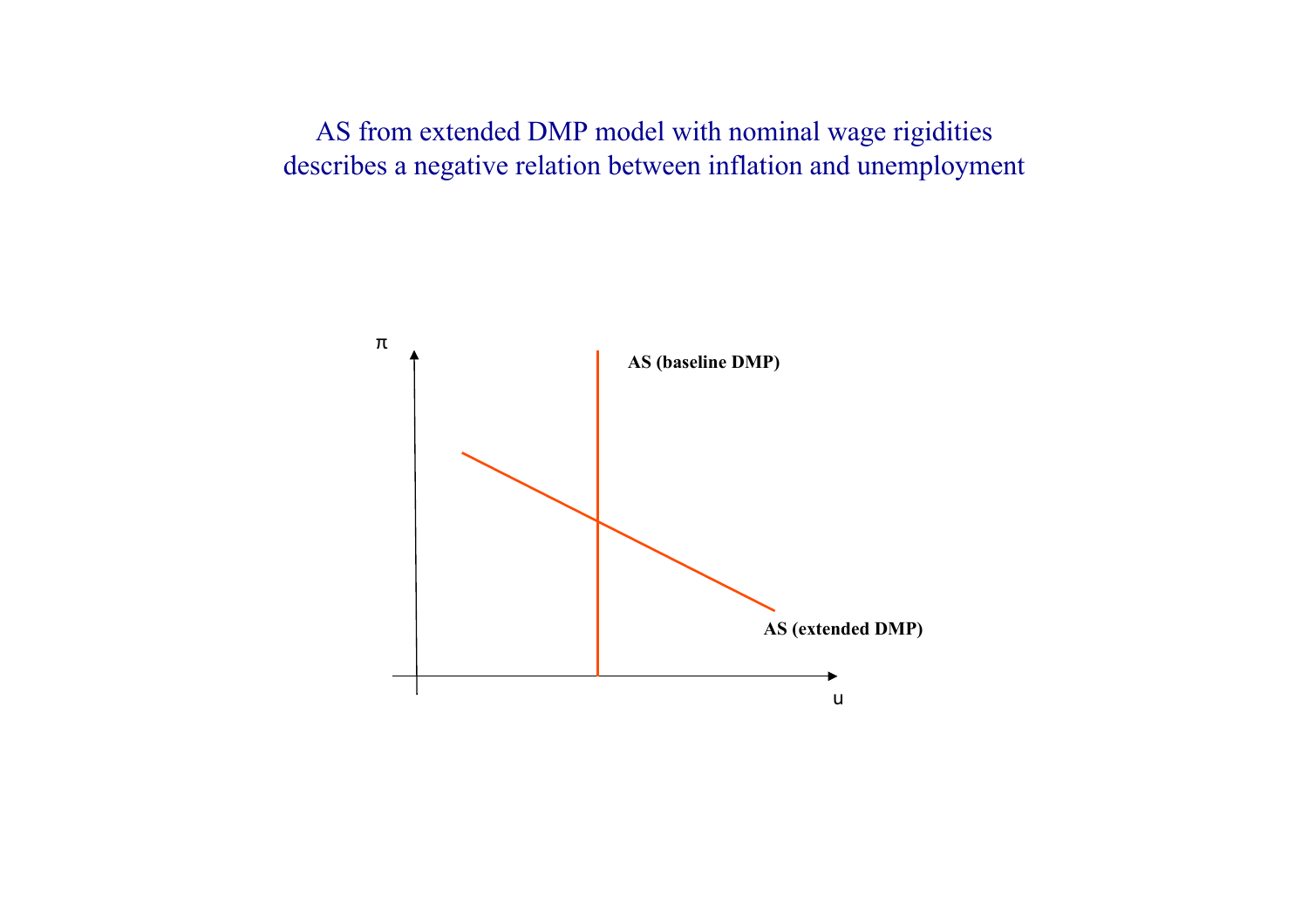Explaining the effect of a reduction in demand on inflation and unemployment



- Unemployment constant
- Inflation raises
- Both counterfactual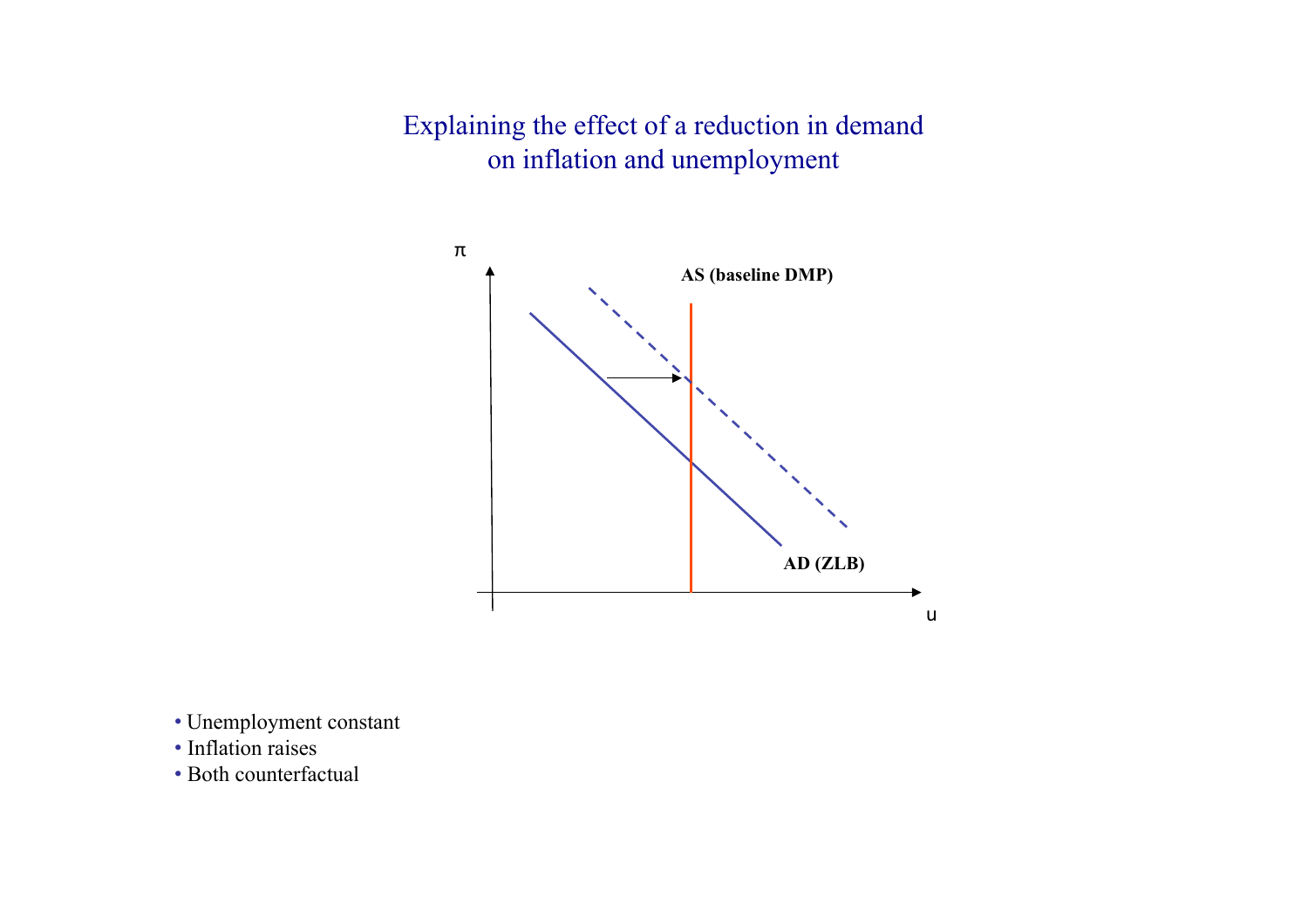Explaining the effect of a reduction in demand on inflation and unemployment



- Unemployment raises
- Inflation decreases
- Both consistent with the facts

The lower the slope of the AS curve, the lower the elasticity of inflation to unemployment, the easier to explain the mild reduction in inflation associated with the large increase in unemployment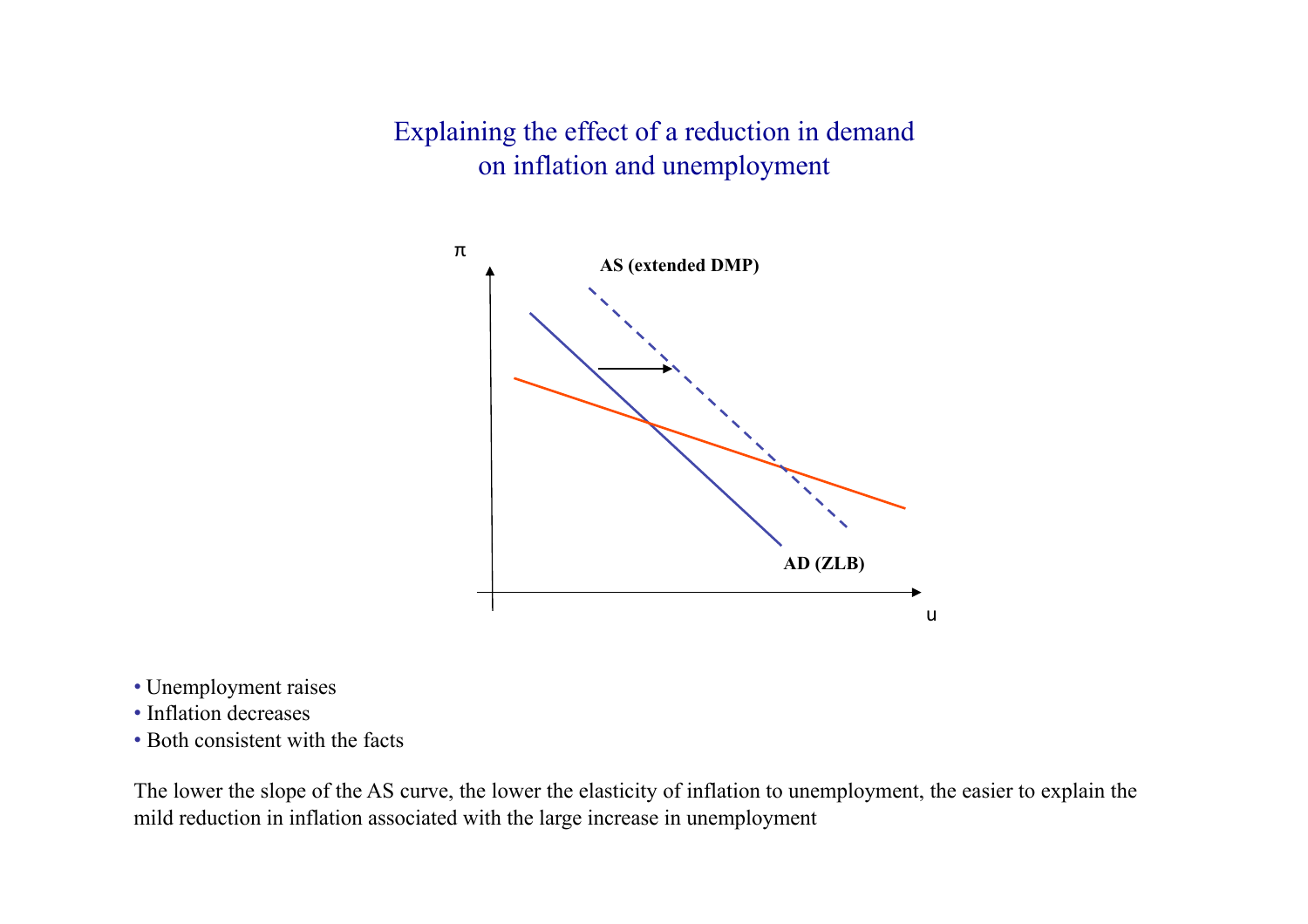### The empirical exercise

- $\triangleright$  Use actual data from 2007 to 2011 and CBO forecasts (updated January 2012) for 2012 through 2022 on unemployment and investment/GDP ratio
- $\blacktriangleright$  Feed data into the model, solve the model backward under perfect foresight, and back up the two driving forces  $f_t$  and  $\omega_t$
- $\triangleright$  Plot the unemployment rate conditional on only the financial friction to evaluate each frictions' contribution

4 D > 4 P + 4 B + 4 B + B + 9 Q O

<span id="page-13-0"></span> $\blacktriangleright$  Household deleveraging explains the impact raise in unemployment, while the financial friction explains its persistence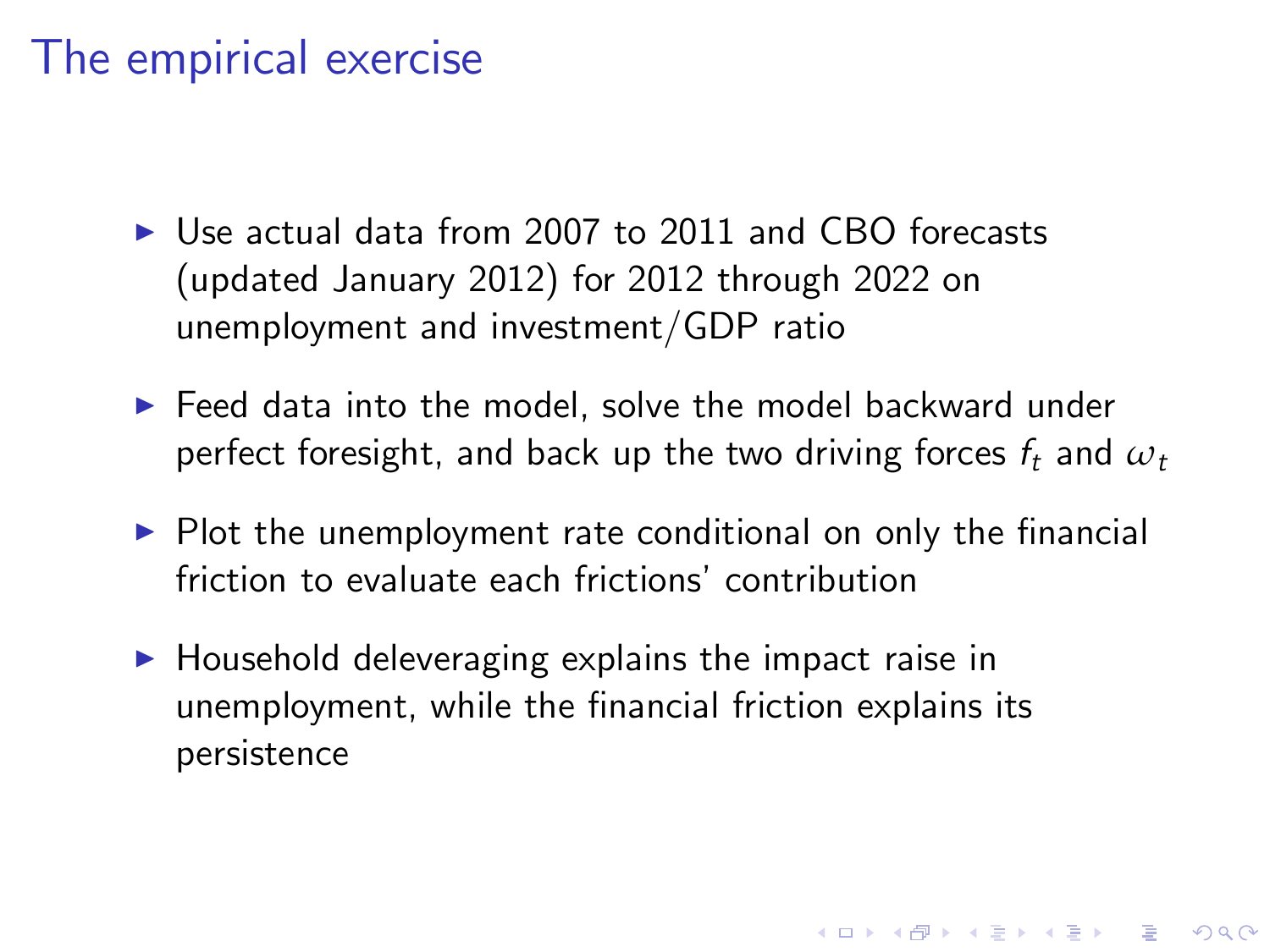## The contribution of the two frictions to investment

▶ Borrowing constraints distorting consumer Euler combined with financial frictions distorting firm Euler:

$$
1 = \beta_I \left( \frac{C_{I,t+1}}{C_{I,t}} \right)^{-1/\sigma} \left\{ \frac{1}{q_t} \left[ \alpha \frac{y_t}{k_t} + (1-\delta) q_{t+1} \right] - (f_t - \omega_t) \right\}
$$

- $\triangleright$  Overall wedge  $f_t \omega_t$  closer to investment wedge in CKM (2007); one difference, consumption of impatient agent in place of consumption of representative agent
- <span id="page-14-0"></span> $\blacktriangleright$  Two points:
	- $\triangleright$  Coexistence in the model of patient (life-cycle consumers) and impatient (hand-to-mouth consumers) allows to separately identify each distortion
	- $\blacktriangleright$  Tighter credit  $\omega_t$  for constrained household acts as a reduction in the wedge. Model without financial friction may have counterfactual implications for investment. What is the contribution of each financial driving [for](#page-13-0)c[e](#page--1-0) [to](#page-13-0) [i](#page-14-0)[nv](#page--1-0)[es](#page-0-0)[tm](#page-19-0)[ent](#page-0-0)[?](#page-19-0)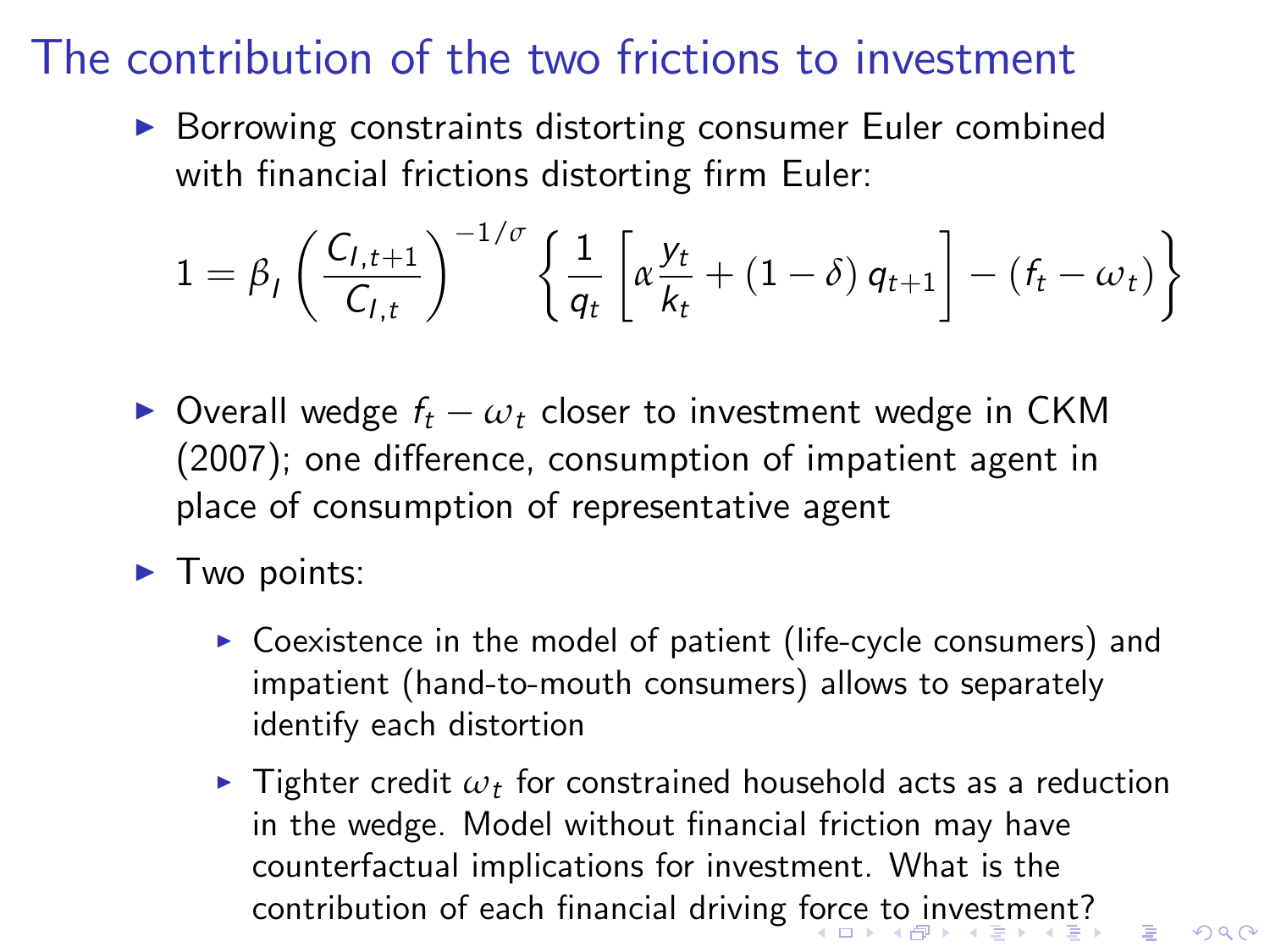# What mechanism behind the financial friction wedge?

- $\triangleright$  Data show importance of financial frictions to explain persistence in unemployment
- $\triangleright$  Can we interpret the wedge as financial frictions modeled by a typical credit channel?
- $\blacktriangleright$  High liquidity poses some doubts that wedge can be interpreted as a standard credit channel where firms with difficulties in raising external funds are forced to cut on investment and hiring
- $\blacktriangleright$  Alternative/additional mechanisms for sluggish recovery:
	- $\triangleright$  Uncertainty (Schaal, 2012, and Guerrieri and Lorenzoni, 2011)
	- $\triangleright$  Structural mismatch (Elsby, Hobijn and Sahin, 2010 and Kocherlakota, 2010)
	- $\triangleright$  Low leverage and debt raises bargained wages (Monacelli, Quadrini and Trigari, 2011): firms not willing to hire at times in which their bargaining position is u[nfa](#page-14-0)[vo](#page-16-0)[ra](#page-14-0)[bl](#page--1-0)[e](#page-16-0)<br>All the services of the services on the service of the service of the service of the service of the service of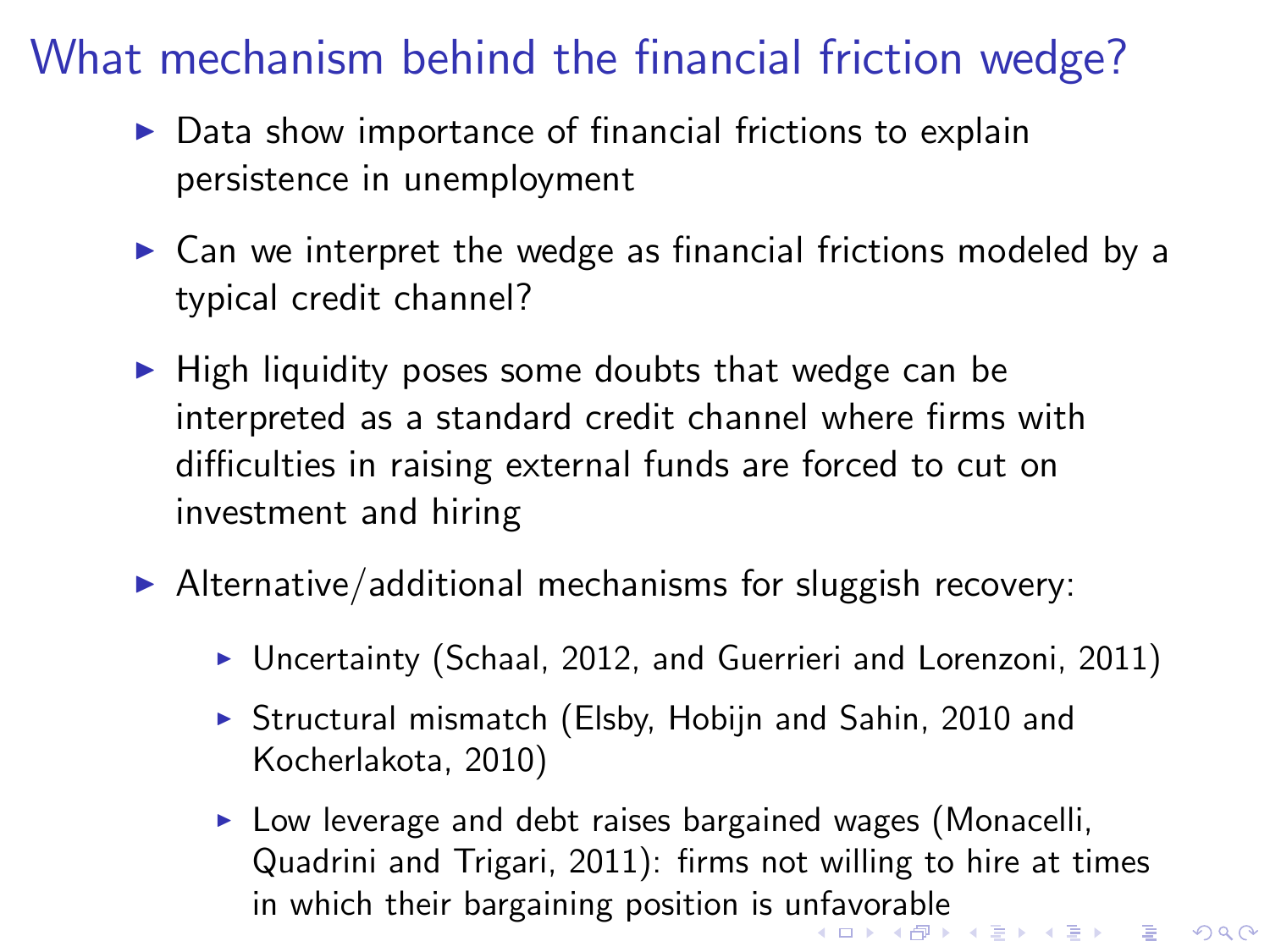## Empirical evidence on new hires wage rigidity

- $\triangleright$  Only wage rigidity in new hires matters to the hiring decision Present discounted value of wages matters to firms'hiring decision; timing of wage payments is irrelevant
- ▶ Based on some existing and new evidence on micro wage data, some authors question wage rigidity for new hires
	- $\triangleright$  Pissarides (2009), Haefke et al. (2008): flexible wages for new hires; rigid wages for existing workers
	- $\triangleright$  Solon et al. (2010): flexible wages for all
- <span id="page-16-0"></span> $\triangleright$  Gertler, Huckfeldt and Trigari (in progress) argue that rigid wages for new hires is consistent with existing evidence and propose a cyclical composition interpretation of the evidence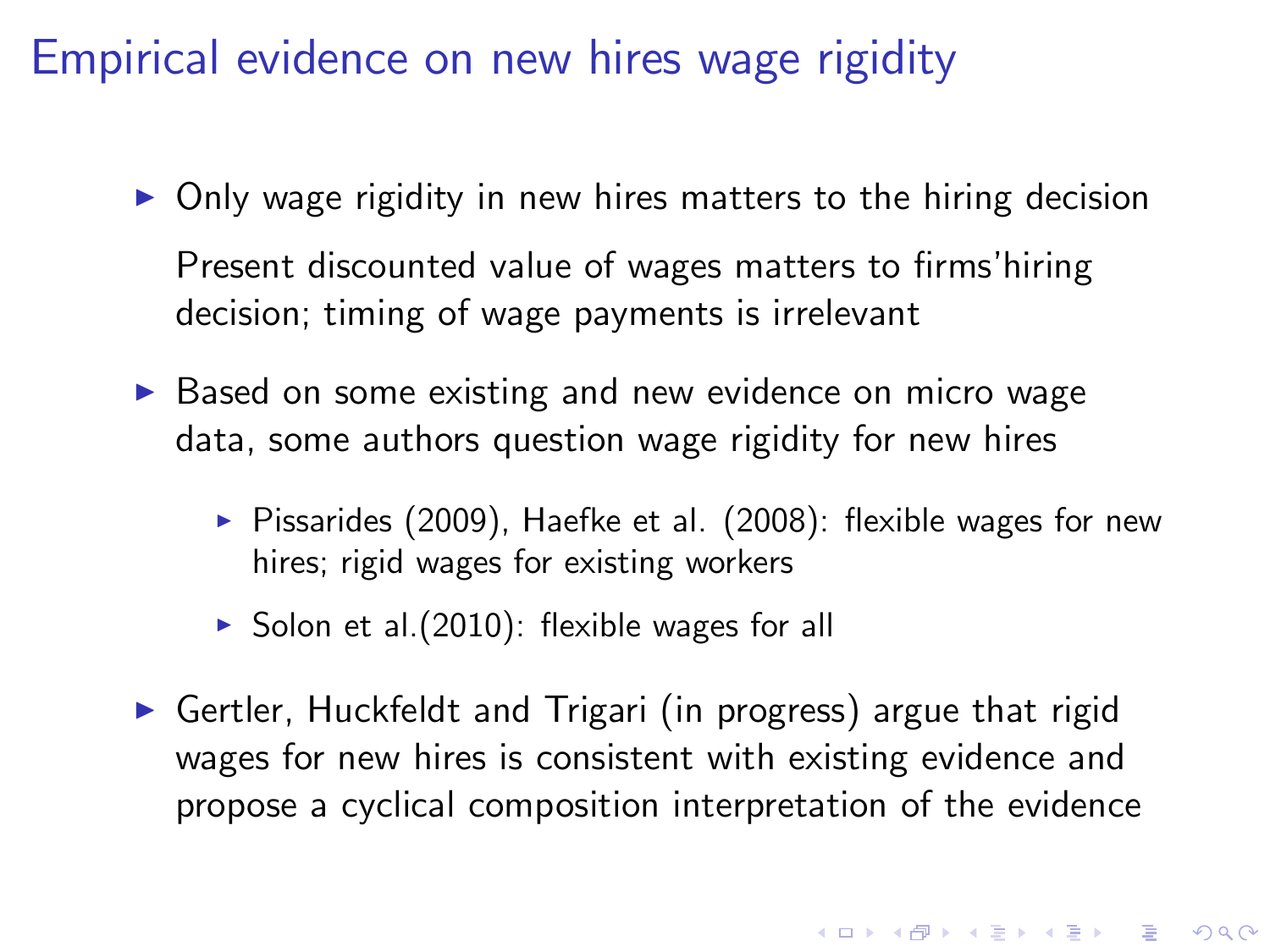Unemployment in the Great Recession according to GST

- $\triangleright$  Model estimated on 1960Q1 to 2005Q1 sample using 7 quarterly series (output, consumption, investment, hours, real wages, inflation and federal funds rate), and allowing for 7 shocks (technology, preference, investment, price markup, bargaining power, government, monetary)
- ▶ Model simulated from 2007Q1 to 2011Q4 (no distortions from nonlinearities due to ZLB)
- $\triangleright$  Plot decomposition by driving forces of unemployment during the Great Recession and subsequent recovery (preliminary)
- $\triangleright$  Work in progress: add labor market variables in estimation; extend sample, look at subsamples; allow for risk premium, match efficiency, separation (and hh deleveraging?) shocks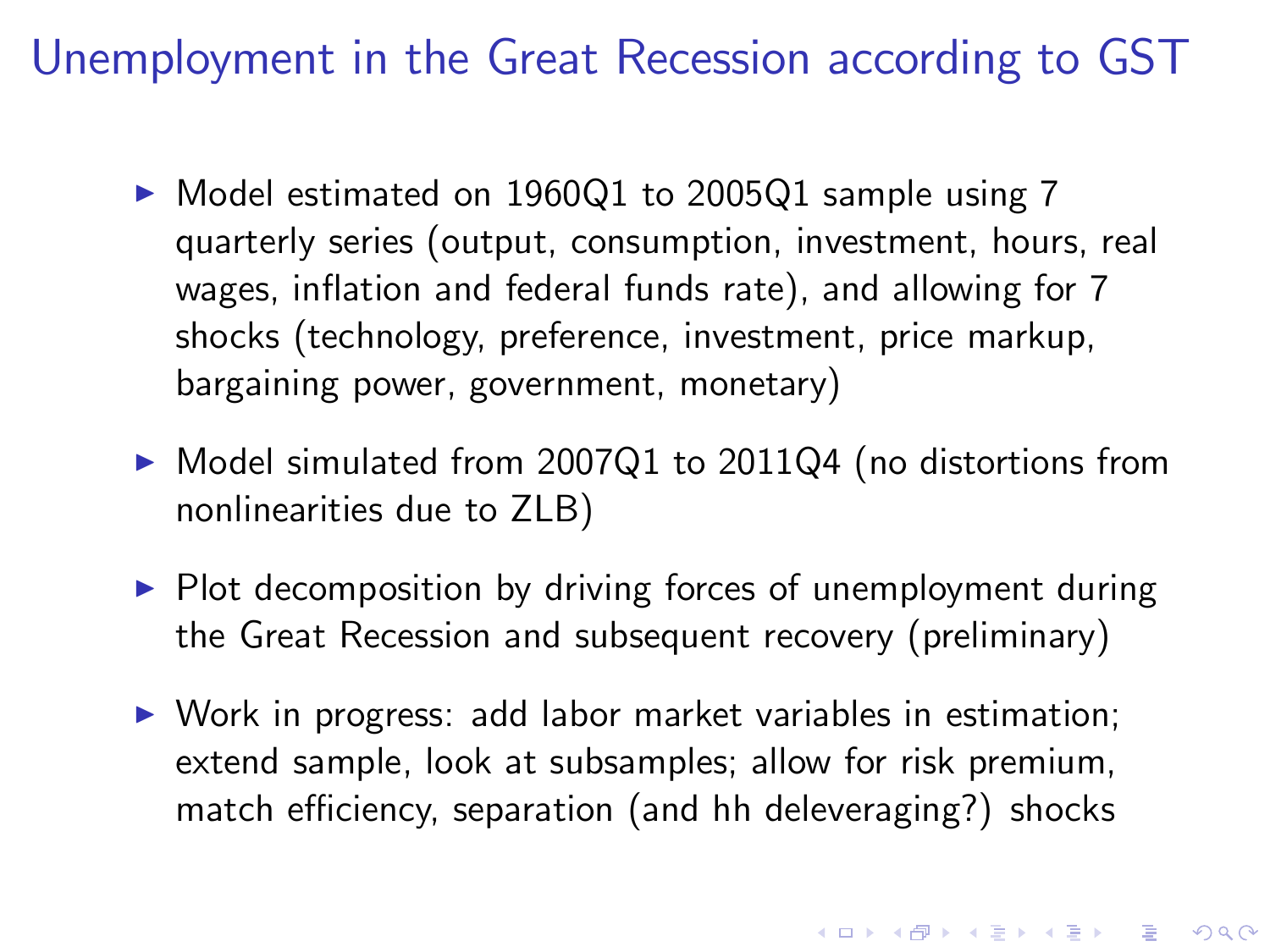Unemployment